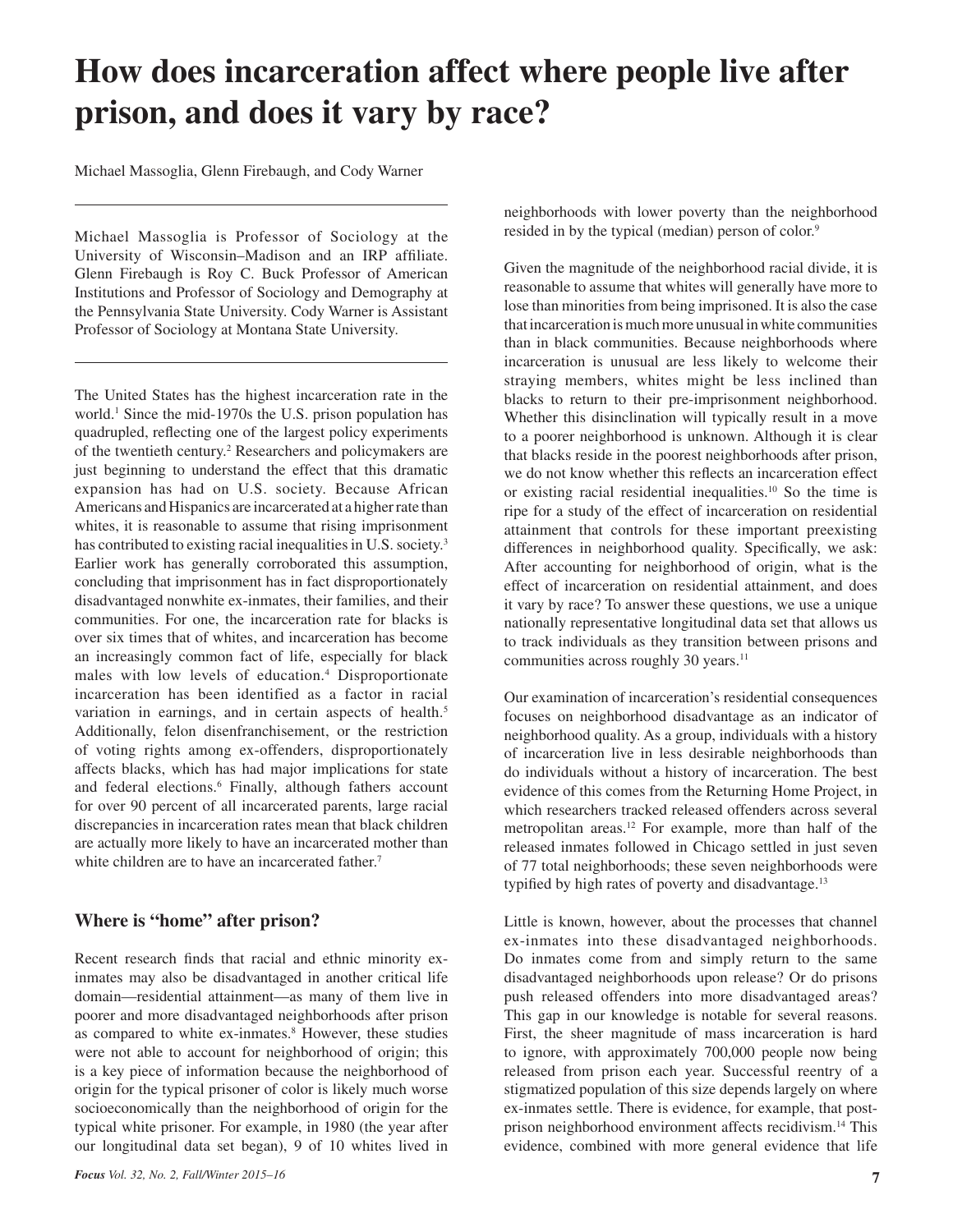is shaped by one's residence, suggests the importance of knowing ex-inmates' residential destinations.15 Indeed, given the large racial disparities in confinement, it is possible that growth in the prison population has important implications for racial inequalities across a number of dimensions tied to neighborhood context, such as health and labor market outcomes, as an outgrowth of its presumed effect on neighborhood attainment itself.

Note that the observed association between incarceration and neighborhood attainment does not necessarily reflect a causal relationship. Ex-inmates are not a random sample of U.S. adults. Compared to the rest of the U.S. adult population, a prisoner is more likely to be male, young, poor, unemployed, a racial or ethnic minority, and have a low level of education.16 Many of these characteristics, especially socioeconomic characteristics and race and ethnicity, are also correlated with residence in disadvantaged neighborhoods.<sup>17</sup> Quite possibly, then, any association between incarceration and neighborhood quality would disappear if we controlled for such individual-level characteristics.

Ex-inmates are more likely to reside in disadvantaged neighborhoods before prison.<sup>18</sup> We need to know where convicted offenders resided prior to prison in order to determine if the post-release residential conditions they face represent the causal effect of incarceration or simply a reproduction of the neighborhood disadvantage they faced prior to prison. Controlling for individual characteristics alone is thus insufficient to determine incarceration's effect on neighborhood attainment.

Prior studies of incarceration effects have focused on disentangling causal effects of incarceration from causal effects of individual characteristics, but have largely ignored the effect of neighborhood context prior to incarceration. We depart from prior studies on incarceration and neighborhood outcomes by employing a modeling strategy that accounts for both individual traits and neighborhood of origin prior to prison. By utilizing a combination of individual data from the 1979 National Longitudinal Survey of Youth (NLSY79) and tract-level data from the U.S. Census, our results provide more reliable estimates of the causal effect of incarceration on neighborhood attainment than previously available.

## **Neighborhood attainment patterns**

Residential location is an established marker of social standing, so it is not surprising that Americans are willing to pay more for residence in more desirable neighborhoods. The question of how households sort themselves (or are sorted) into neighborhoods of varying quality is the subject of a longstanding and extensive research literature.19

Although incarceration is rarely considered in studies of neighborhood attainment, there are a number of reasons to expect that incarceration affects neighborhood attainment patterns. For example, incarceration, at least temporarily,

**8**

forcibly removes individuals from their communities.<sup>20</sup> Upon release, ex-inmates might experience constrained residential options stemming either directly or indirectly from their spell of incarceration. Inmates suffer from fractured social ties and an increased likelihood of divorce, meaning residences prior to prison may not be available upon release.<sup>21</sup> Incarceration can also limit employment opportunities and depress wages, which means ex-inmates often lack the socioeconomic resources necessary for residence in desirable neighborhoods.<sup>22</sup> Finally, their status as a socially marginalized group suggests that ex-inmates might be explicitly targeted and excluded from some neighborhoods or communities.23

Nearly 80 percent of prisoners are released on parole supervision. $24$  Thus, the close monitoring of ex-inmate living arrangements may create additional barriers to finding adequate and stable housing.<sup>25</sup> Correctional agencies often require preapproval of housing choices, and in many respects housing discrimination against former inmates is now legally sanctioned. For example, some ex-inmates—notably sex offenders, but increasingly other offenders as well—are restricted from living in certain places. Individuals convicted of drug crimes can be banned from public housing, which, ironically, is specifically intended to provide assistance to those most in need of housing. Ex-inmates may also encounter commercial rental agencies that simply refuse to rent to them. Faced with such overt discrimination and increasing legal restrictions, many ex-inmates may have few options outside the most disadvantaged neighborhoods. We expect the combined effects of legal, financial, and institutional barriers to securing housing will restrict exinmates' residential options more than if they had not gone to prison. Thus, we would expect that controlling for neighborhood of origin and other determinants of residential location, ex-inmates will tend to reside in more disadvantaged neighborhoods following release from prison. However, racial disparities in patterns of residential attainment and rates of incarceration may complicate this general expectation. In particular, blacks traditionally do not achieve residence in the same quality neighborhoods as comparable whites, with high-socioeconomic status blacks typically falling short of even low-socioeconomic status whites.<sup>26</sup> Furthermore, incarceration is becoming so commonplace among black males that it now often constitutes a distinct phase in the life course. At current rates, approximately 60 percent of black males without a high school degree will experience a spell of imprisonment at some point in their lives.<sup>27</sup> Coupled with high rates of racial residential segregation, the male incarceration rate in some inner-city areas approaches 25 percent.<sup>28</sup>

Given these racial disparities in neighborhood attainment and exposure to incarceration, it is reasonable to ask if the consequences of imprisonment will be greater for individual whites or for individual minorities. It may be that incarceration does little to actually change the neighborhood trajectories of minority ex-inmates. Whites, on the other hand, have more to lose given their advantaged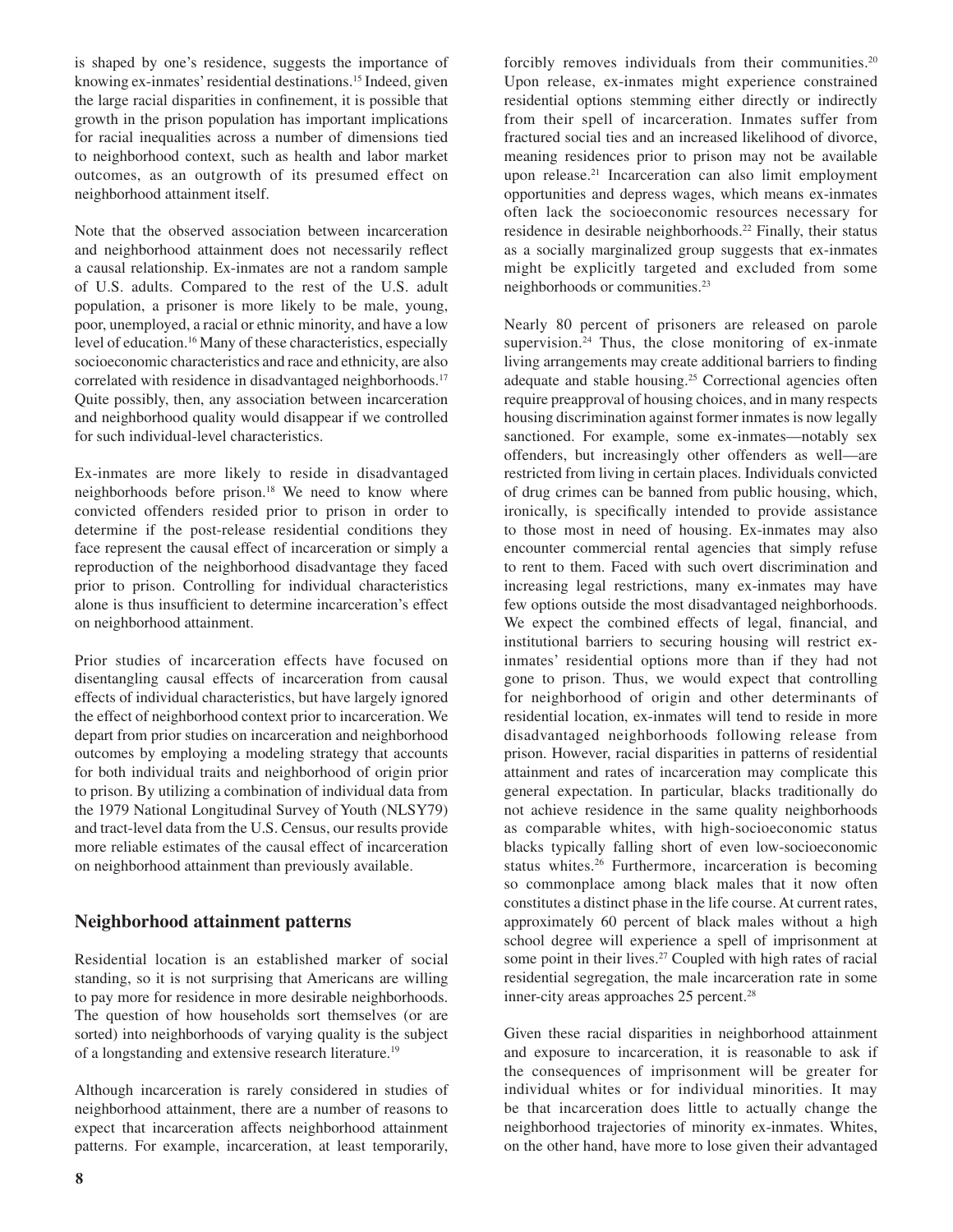starting points, so the effect of incarceration might be more pronounced for them.

## **Racial variation in post-prison neighborhoods**

We use descriptive statistics for a preliminary examination of ex-inmate neighborhood conditions; Figure 1 plots disadvantage scores broken down by ex-inmate status and race and ethnicity. Because we use a standardized index, the zero point on the *x*-axis reflects the sample mean, with scores above zero reflecting higher-than-average levels of disadvantage. Two findings stand out. First, there are striking racial disparities in neighborhood attainment, with blacks and Hispanics who have never served time in prison living, on average, in more disadvantaged neighborhoods than whites who have been in prison. Second, there appears to be a detrimental effect of incarceration; that is, whites, blacks, and Hispanics who have served time in prison generally live in more disadvantaged neighborhood environments than do individuals who have not (the differences are statistically significant in each case). To determine if these observed relationships between incarceration and neighborhood disadvantage are driven by the incarceration experience—rather than individual characteristics or preprison neighborhood conditions—we turn to results from our fixed-effects models.

First, looking at effects of ex-inmate status and time out of prison on neighborhood disadvantage for all ex-inmates collectively, we find insufficient evidence to conclude that ex-inmates on the whole reside in more disadvantaged neighborhoods following prison, compared with the types of neighborhoods they resided in before prison. These results are noteworthy because we controlled for effects



**Figure 1. Neighborhood disadvantage by race and ex-inmate status, OLS specification.**

**Source:** M. Massoglia, G. Firebaugh, and C. Warner, "Racial Variation in the Effect of Incarceration on Neighborhood Attainment," American Sociological Review 78, No. 1 (2012): 142–165.

**Notes:** Ordinary least squares specification. \* indicates probability value at or below the 0.05 level.

of ex-inmates' prior neighborhood environment. Previous research, by failing to measure pre-prison neighborhood conditions, may have overestimated incarceration's impact on neighborhood disadvantage. Because these results are for all respondents, they may still mask important racial variation in the relationship between incarceration and neighborhood disadvantage. From Figure 1 we know that, in each of the three groups, ex-inmates live in more disadvantaged neighborhoods than their never-incarcerated counterparts. To determine if this association reflects a causal effect of incarceration for any subgroup, we estimate race-specific fixed-effects regression models.

Taking into account race, we do find significant racial variation in the effect of incarceration on neighborhood attainment. Specifically, results indicate that incarceration has a significant impact on neighborhood disadvantage only for white ex-inmates, and is unrelated to neighborhood attainment for either blacks or Hispanics. This is notable for at least two reasons. First, it suggests that the association between incarceration and neighborhood disadvantage observed in Figure 1 is—for blacks and Hispanics but not for whites—attributable to the individual traits or pre-prison neighborhood histories of the ex-inmates themselves. Second, it suggests that the nonsignificant effect of incarceration on neighborhood disadvantage for all ex-inmates collectively masks the significant effect of incarceration for whites.

The NLSY79 data show that incarceration's effect on neighborhood disadvantage does vary by race, but not necessarily in the way one might expect from the results of prior studies. Our results show that, after accounting for neighborhood of origin, it is whites, not blacks or Hispanics, whose neighborhood environments are most affected by a prison spell. Based on our estimates, a prison sentence boosts the neighborhood disadvantage index score by more than one-fourth of a standard deviation for whites, but has no statistically significant effect on the index score for blacks or Hispanics. Also noteworthy, for whites, the magnitude of the effect of incarceration on neighborhood disadvantage is more than five times larger than the effect of employment, four times larger than the effect of marital status, three times larger than the effect of homeownership, and more than twice the size of the family poverty effect.

We used various sensitivity analyses to test these results, and consistently found: (1) for whites, the effect of incarceration is always adverse, and the coefficient is always statistically significant; and (2) for blacks and Hispanics, effects never reach statistical significance. By employing a research design that accounts for neighborhood of origin, we find that incarceration's causal impact on neighborhood disadvantage is realized entirely for whites.

#### **A "more to lose" explanation**

Incarceration likely results in downward residential mobility for whites and no downward mobility for blacks because, in terms of neighborhood quality, whites have the most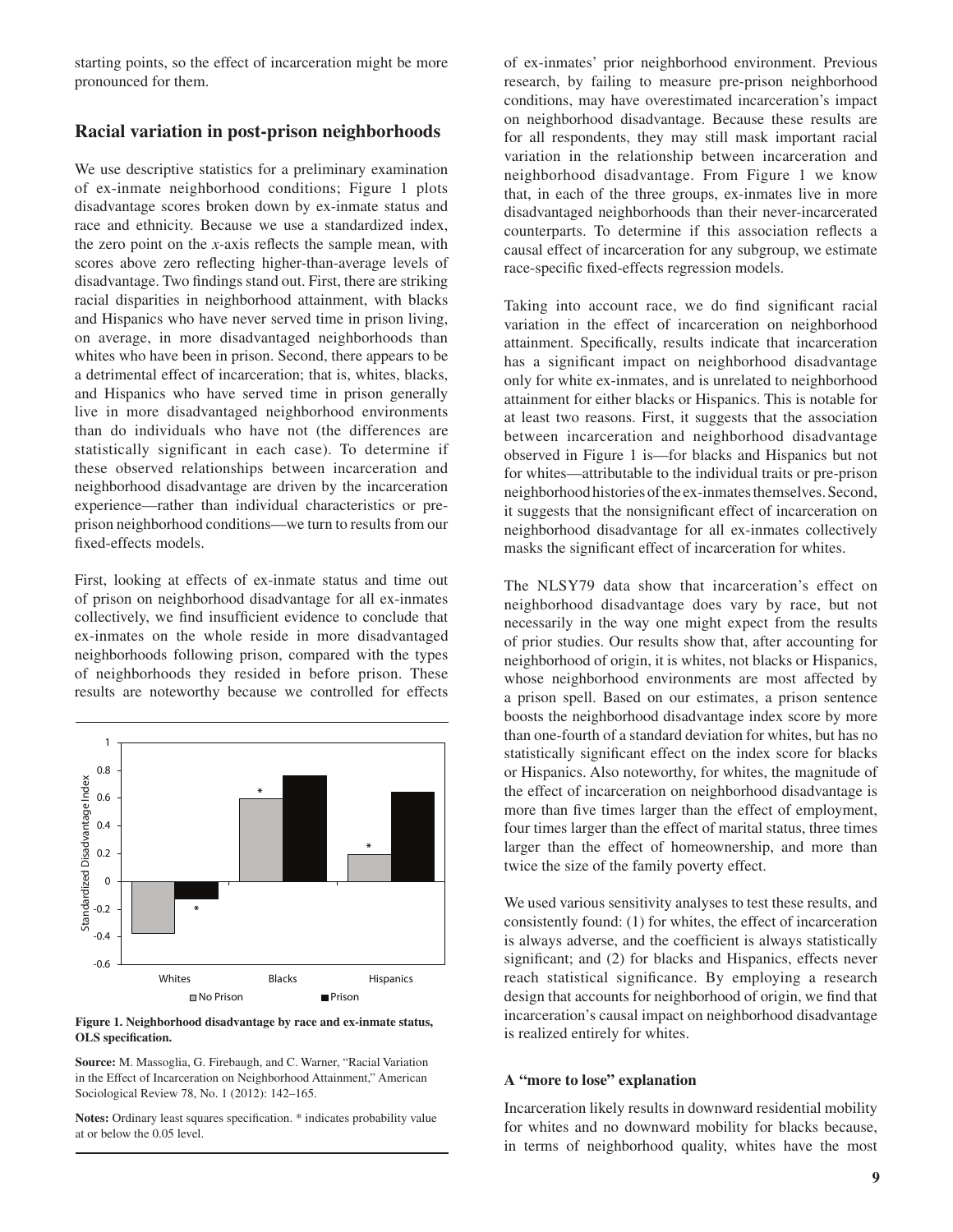to lose, and blacks the least to lose. This explanation is plausible because disparities in pre-prison neighborhood environments for whites, Hispanics, and blacks are massive: on average, blacks are 0.82 standard deviations above the mean on the standardized disadvantage scale, Hispanics are 0.62 standard deviations above the mean, and whites are 0.27 standard deviations below the mean, so whites and blacks differ by more than one standard deviation.

Indeed, if we replicate Figure 1, but this time use a fixedeffects specification to remove the effect of pre-prison neighborhood context, we see in Figure 2 that incarceration does not create significant within-person change in neighborhood attainment for either blacks or Hispanics. Note that this figure is based on a model that does not control for marital status, poverty, homeownership, education, and other individual characteristics that are predictive of neighborhood disadvantage. Even without taking important time-varying predictors of neighborhood attainment into account, we can effectively rule out incarceration as a predictor of neighborhood quality for minorities. White ex-inmates, on the other hand, live in significantly more disadvantaged neighborhoods following prison, over and above pre-prison neighborhood disadvantage.

Our finding that whites have more to lose from a spell of incarceration than do blacks raises an important question: Why is the incarceration penalty not more severe for whites than for blacks in other domains where whites are also more advantaged, such as wages? The answer, we suspect, is that blacks and whites differ much more with regard to neighborhood environment than they do with regard to wages or employment. In 2008, for example, the difference in the average hourly wage for blacks and whites in the NLSY79 data was less than one-third of the overall standard



**Figure 2. Neighborhood disadvantage by race and ex-inmate status, fixed-effects specification.**

**Source:** M. Massoglia, G. Firebaugh, and C. Warner, "Racial Variation in the Effect of Incarceration on Neighborhood Attainment," American Sociological Review 78, No. 1 (2012): 142–165.

**Notes:** Fixed-effects specification. \* indicates probability value at or below the 0.05 level.

deviation in wages. Contrast this with the racial difference in neighborhood disadvantage: as we noted earlier, the average black lives in a neighborhood that is more than one standard deviation higher on the disadvantage scale than the neighborhood where the average white lives. In short, the more there is to lose, the more the "more to lose" hypothesis pertains.

# **Discussion and conclusions**

Given the dramatic swelling of the ex-inmate population in the United States in recent decades, understanding the lasting effects of incarceration on ex-inmates, their families, and their communities is critical. Most research on collateral consequences of incarceration focuses on individual and family outcomes. We know much less about incarceration's effect on residential outcomes such as neighborhood quality. In particular, we do not even know whether ex-inmates tend to reside in more disadvantaged neighborhoods after prison than they did before prison.

By using nationally representative longitudinal data to examine within-person change in neighborhood attainment across time, we discovered that white ex-inmates live in significantly more disadvantaged neighborhoods after a prison spell than they did before the spell. We found no effect for neighborhood characteristics of ex-inmates as a group, or for black or Hispanic ex-inmates.

What remains to be determined is whether the pre- and postprison disparity for whites is a pure incarceration effect. The NLSY79 data are relatively limited in terms of measures of arrests and criminal convictions, so we cannot separate out effects of a criminal history from effects of incarceration, at least not directly. Would we see the same downward neighborhood trajectory for whites who are convicted of the same offenses but do not spend time in prison? The weight of the evidence suggests that the pre- and postprison difference we observed for whites reflects primarily (although perhaps not entirely) the effect of a prison spell, not the effect of criminal offending or a criminal record. Incarceration automatically removes individuals from their neighborhoods; a criminal record does not. In our sample, among individuals uprooted from their neighborhoods by a prison spell, only one in five return to and remain in their preprison neighborhoods, and our sensitivity analyses suggest it is those who do not return to their former neighborhoods after leaving prison who account for the downward residential mobility among whites. In other words, the causal chain appears to operate as illustrated in Figure 3.

What if conviction does not lead to a prison spell? The chain of events would be different. Because conviction itself does not necessarily, or even likely, uproot an individual from his neighborhood, rates of mobility will be dramatically lower. Among individuals who do choose to move, such a decision is more likely to be voluntary, and thus more likely to result in lateral or upward residential mobility. There is reason to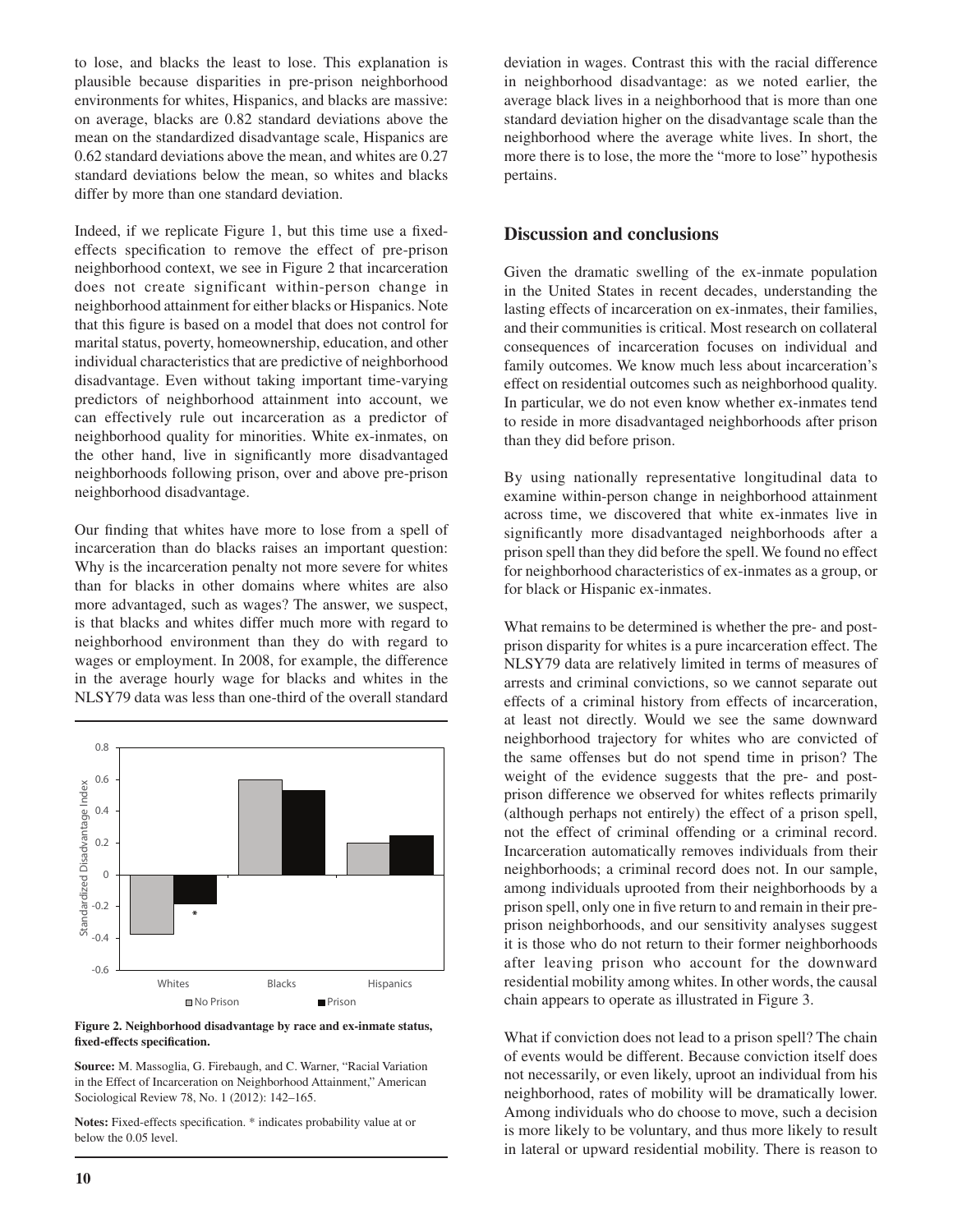

**Figure 3. Apparent chain of events from conviction to downward residential mobility.**

believe, then, that conviction without incarceration will not lead to the downward residential mobility that we observe for formerly incarcerated whites in this study. It remains for future research to verify our findings, and to collect data on offending and convictions as well, to determine how much (if any) of the pre- and post-prison difference is attributable to the effect of a criminal history independent of the effect of incarceration.

In addition to setting an agenda for future research, our results demonstrate the importance of accounting for neighborhood of origin when studying incarceration's effect on neighborhood attainment. Some research in other substantive areas has accounted for pre-prison conditions, but our study clearly demonstrates the empirical pitfalls of not accounting adequately for pre-prison context when investigating incarceration's effects generally. In addition, our finding of racial variation in incarceration's impact on neighborhood attainment provides further evidence that a spell of incarceration does not have universal effects across different demographic groups. Finally, given that recidivism rates are higher in disadvantaged areas, our results illuminate a process—incarceration leading to downward mobility, at least for whites—that likely bears on the high rates of recidivism among ex-inmates.

By including the U.S. felon class—an expanding population that currently constitutes about 7 percent of the U.S. adult population—in the analysis of neighborhood attainment, this study also contributes to the literature on neighborhood sorting and attainment. Virtually all inmates are eventually released from prison, and each year more than 700,000 released offenders join more than 16 million current or former felons already residing in neighborhoods across the country. The penal system's stratifying effects are now well recognized in other areas, but they have not been fully incorporated into the literature on neighborhood attainment. Our findings here, along with those in recent related analyses, provide a starting point for an earnest investigation of incarceration's enduring effects on imprisoned felons and on the neighborhoods where they reside after exiting the prison gates.

#### **Policy implications**

Our findings also have a number of policy implications. To say that incarceration tends to harm whites more than blacks with respect to neighborhood attainment is not to say that incarceration's effects always tend to be greater for whites or are always inconsequential for blacks. Rather, we emphasize that there is substantial and meaningful racial variation in incarceration's effects across different life domains. In some cases incarceration apparently contributes to racial and ethnic inequalities. In other cases, such as the results presented here, the incarceration effect is more pronounced for whites. There is evidence that this is also the case for mortality and labeling effects on recidivism. Policymakers should be attentive to these differences in fashioning policies to temper the societal costs of mass incarceration.

We noted earlier that the steep rise in the prison population is largely policy-driven, rather than being tied to any dramatic increase in criminal activity. Therefore it follows that reductions in the use of incarceration must also be driven by policy. Clearly a balance needs to be struck between public safety and the costs of incarceration. In a time when federal and state budgets are strained, many observers have started to question the current balance, noting that increased public funds directed to the correctional system come at the expense of funds for education, health, or any number of other public goods and services. Even if the prison boom has peaked, the consequences of that boom will be felt for decades to come, as large numbers of prisoners are reintegrated into U.S. society. Results presented in this article provide a strong reminder of the need for effective policies concerning that  $reintegration process.$ 

<sup>&</sup>lt;sup>1</sup>S. Raphael, "Understanding the Causes and Labor Market Consequences of the Steep Increase in U.S. Incarceration Rates," Presented at New Labor Market Institutions and the Public Policy Response: A Symposium to Honor Lloyd Ulman, October 2007, University of California, Berkeley.

<sup>2</sup> W. Spelman, "The Limited Importance of Prison Expansion," in *The Crime Drop in America*, eds. A. Blumstein and J. Wallman, (New York: Cambridge University Press, 2000).

<sup>3</sup> S. Wakefield and C. Uggen, "Incarceration and Stratification," *Annual Review of Sociology* 36 (2010): 387–406.

<sup>4</sup> B. Pettit and B. Western, "Mass Imprisonment and the Life Course: Race and Class Inequality in U.S. Incarceration," *American Sociological Review* 69 (2004): 151–169.

<sup>&</sup>lt;sup>5</sup>For earnings, see: C. J. Lyons and B. Pettit, "Compounded Disadvantage: Race, Incarceration, and Wage Growth," *Social Problems* 58 (2011): 257–280; B. Western, "The Impact of Incarceration on Wage Mobility and Inequality," *American Sociological Review* 67 (2002): 526–546; but see R. Apel and G. Sweeten, "The Impact of Incarceration on Employment during the Transition to Adulthood," *Social Problems* 57 (2010): 448–479 for a more complex picture; for health, see M. Massoglia, "Incarceration, Health, and Disparities in Health," *Law & Society Review* 42 (2008): 275–306.

<sup>6</sup> J. Manza and C. Uggen, *Locked Out: Felon Disenfranchisement and American Democracy* (New York: Oxford University Press, 2006).